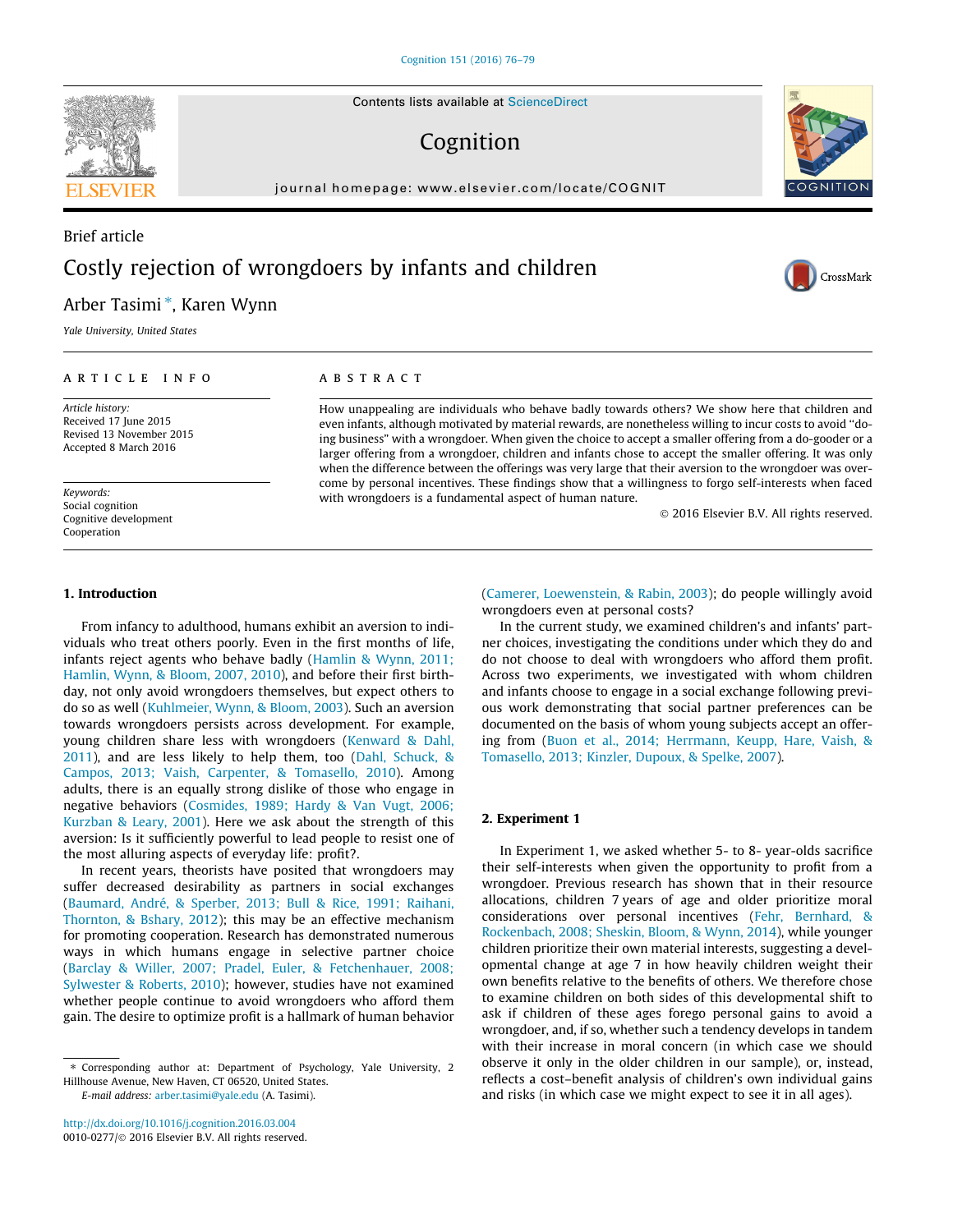#### 2.1. Methods

#### 2.1.1. Participants

One hundred sixty children (73 girls; mean age = 6.94 years; range = 5.12–8.52 years) were recruited from the greater New Haven, Connecticut area and were tested individually in a quiet room at their elementary school. The Human Subjects Committee at Yale University approved all study procedures. Parents gave written informed consent; children provided oral assent. All sessions were audio-recorded.

#### 2.1.2. Procedure

Children were randomly assigned to a Baseline or a Character-Information condition. In the Baseline condition, an experimenter showed children photographs of two fictitious characters and asked whose stickers they wanted to accept (e.g., ''This is Max. Max has one sticker and he wants to give you his one sticker. This is Craig. Craig has two stickers and he wants to give you his two stickers. Whose do you want?"). The experimenter looked at the child—not the photos—in order to avoid biasing the subject's choice. Children were randomly assigned to one of the following four contrasts ( $N = 20$  per contrast) in which they were encouraged to choose between: (A) one and two stickers; (B) one and four stickers; (C) one and eight stickers; (D) one and sixteen stickers. The following were counterbalanced across children: (1) name of character offering the larger amount (Craig or Max); (2) order of larger offering (first or second).

The procedure for the Character-Information condition was the same as the Baseline condition with one exception: Here, the character offering the larger amount was described as mean, whereas the character offering the smaller amount was described as nice (e.g., ''This is Craig. Craig is always mean. The other day, he hit someone on the playground. This is Max. Max is always nice. The other day, he hugged someone on the playground. Craig has two stickers and he wants to give you his two stickers. Max has one sticker and he wants to give you his one sticker. Whose do you want?"). Again, the experimenter looked at the child—not the photos—in order to avoid biasing the subject's choice. Children were assigned to the same four contrasts as the Baseline condition  $(N = 20$  per contrast), and the following were counterbalanced across children: (1) name of mean character (Craig or Max); (2) order of mean fact (first or second).

Responses were audio recorded and the experimenter's judgments were the ones used in all analyses. An independent coder blind to the experiment's predictions coded a random 50% of subjects; the experimenter and independent coder reached 100% agreement on choice.

#### 2.2. Results

As shown in Fig. 1, children reliably chose the larger offering in the Baseline condition (71 of 80 children, binomial probability,  $p$  < .001); the strength of this preference did not vary by contrast (Fisher's exact,  $p = .610$ ). However, in the Character-Information condition, choices differed among the contrasts (Fisher's exact,  $p = .045$ ). Children robustly accepted one sticker from the dogooder rather than two from the wrongdoer (only 4 of 20 children took the larger offering, binomial probability,  $p = .012$ ; this differed significantly from Baseline, Fisher's exact,  $p < .001$ ). Children showed no preference in the 1:4 or 1:8 contrasts (8 of 20 children in each took the larger offering, binomial probability,  $p = .503$ ); these patterns differed significantly from Baseline (Fisher's exact,  $p = .002$  [1 vs. 4] and  $p < .001$  [1 vs. 8]). Children showed an intermediate pattern when presented with the 1:16 contrast, tending toward choosing the larger number, albeit non-significantly (13



Fig. 1. Children's choices in the Baseline and Character-Information conditions.

of 20 children, binomial probability,  $p = .263$ ; this did not differ from Baseline, Fisher's exact,  $p = .480$ ).

Interestingly, there were no age differences in children's tendency to reject the wrongdoer's larger offering. In the three contrasts (1:2, 1:4, and 1:8) in which children's choices in the Character-Information condition differed from Baseline, 5- and 6 year-olds rejected the wrongdoer's offering  $(M = 69%)$  just as often as the 7- and 8-year-olds ( $M = 65\%$ ), Fisher's exact,  $p = .79$ . In the 1:16 contrast, both age groups were equally likely to accept the wrongdoer's offering (younger, 60%; older, 67%, Fisher's exact,  $p = 1$ ).

Taken together, these findings indicate that when the stakes are modest, children show a strong tendency to go against their baseline desire to optimize gain to avoid ''doing business" with a wrongdoer; however, when the stakes are high, children show more willingness to "deal with the devil."

#### 3. Experiment 2

Why would children sacrifice self-interests when given the opportunity to profit from a wrongdoer? One explanation is that they wanted to impress the experimenter; children may not have wanted to appear as though they prioritized self-interests over moral considerations. Recent studies suggest that reputational concerns emerge between three to five years of age (Fu & Lee, 2007; Leimgruber, Shaw, Santos, & Olson, 2012). Accordingly, we tested infants on a task analogous to the one we gave children, as they are well below the ages at which children start to engage in reputation management.

#### 3.1. Methods

#### 3.1.1. Participants

Sixty-four 12- to 13-month-old infants (34 girls; mean age = 12 months, 25 days; range = 12 months, 1 day to 13 months, 30 days) were recruited from the greater New Haven, Connecticut area and were tested individually in a quiet laboratory room. Sixteen additional infants were tested but excluded from the final sample due to procedural error (one), fussiness (two), and failure to make a choice (13).

#### 3.1.2. Procedure

Infants were randomly assigned to a Baseline or a Character-Information condition. In the Baseline condition, infants sat on their parents' lap before a table, approximately 107 cm away from an experimenter. Parents sat quietly with their eyes closed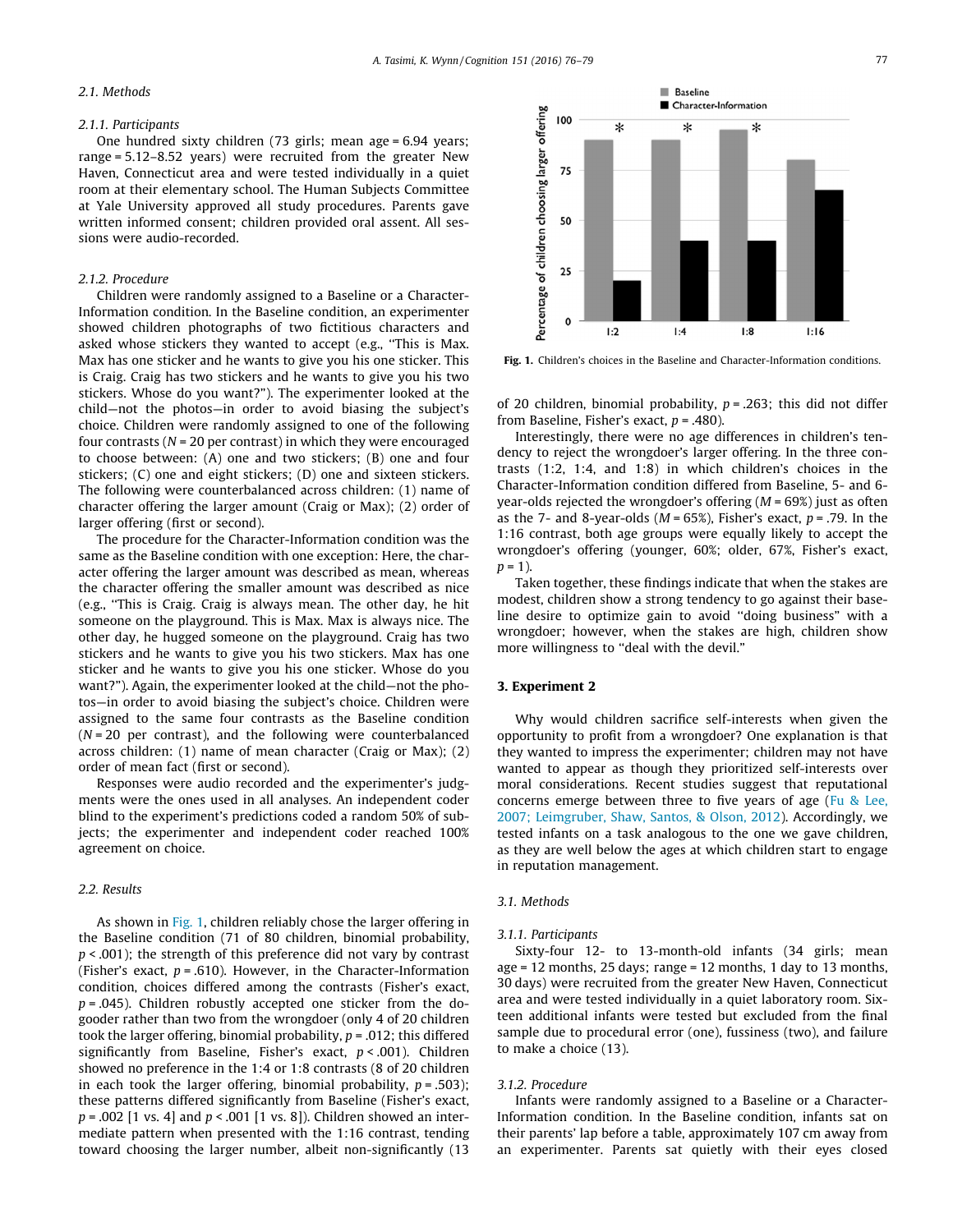throughout the experiment. The experimenter brought out two rabbit puppets, one wearing an orange and one wearing a green shirt. Each puppet sat behind a plate (21 cm diameter) containing small squares of graham cracker  $(3.18 \text{ cm}^2 \text{ each})$ . The two plates were spaced 15 cm apart; crackers had 5 cm (1:2 contrast) or 2 cm (1:8 contrast) of space between them. The experimenter called the infant's attention to the puppets by saying, ''Hi! Do you see these?" After the infant looked at both puppets, the experimenter asked, ''Would you like a cracker? Whose do you want?" The puppets (manipulated by the experimenter) then simultaneously offered their crackers by pushing their plates forward until they were approximately 10 cm from the infant, creating the impression that they were offering their crackers (see Movie 1). For half the infants ( $N = 16$ ), the plates held one and two crackers respectively; for the other half ( $N = 16$ ), they held one and eight. Choice was coded as the plate with the first cracker that the infant touched with a visually guided reach (i.e., the first cracker the infant reached for while looking at it prior to touching it). The following were counterbalanced across infants: (1) shirt color of puppet offering the larger amount (orange or green); (2) position of puppet offering the larger amount (left or right).

In the Character-Information condition, infants sat on their parents' lap before a table, approximately 198 cm from a curtain that could be raised to reveal a puppet stage. Parents sat quietly with their eyes closed throughout. Familiarization: To familiarize infants with the stage, the curtain was raised and lowered twice. Puppets introduction: In the first phase, the curtain rose to reveal the two rabbit puppets wearing their distinctive orange and green tshirts, each behind a white plate with crackers laid out upon it. Plates were positioned approximately 142 cm from the infant with 35 cm between them. Infants saw two trials in which each puppet, in turn, "ate" from their plate of crackers, saying, "Mmmm, yum!". These events lasted  $\sim$ 3 s each. Helping and Hindering events: Next, infants saw two alternating events, helping and hindering (see Movie 2), three times each, for a total of six trials. At the start of each trial, the curtain rose to reveal a clear box (35 cm wide  $\times$ 26 cm deep  $\times$  10 cm high), containing a toy, placed 142 cm from the infant. Visible behind the box was a lamb puppet; the two rabbit puppets sat at the rear of the stage, one to the left and one to the right. At the start of each trial, the lamb approached the box from one side or the other and repeatedly attempted to open the box, but was unsuccessful in doing so. After four failures (i.e., during the fifth attempt), one of the rabbit puppets intervened. During helping events, as the lamb was attempting to raise the lid, one rabbit approached and helped lift it; the lamb then dove face down into the box grabbing the toy while the helper ran offstage. During hindering events, the other rabbit approached and slammed the lid shut; the lamb then dove face down next to the (closed) box while the hinderer ran offstage. These events took  $\sim$ 13 s each.

On both trial types, after the lamb dove down and the helper/ hinderer exited, action ceased and infants' looking time to the now-motionless display was measured. Trials ended once infants looked away for 2 s or after 30 s elapsed. An online coder, peeking through a hole in the puppet stage on the infants' right side, measured looking time using the computer program JHab. The online coder could not see the puppet show.

Infants were then given the choice measure, in which the helpful and hindering puppets each offered the infant their plate of crackers (see Movie 1) as described for the Baseline condition. The online coder, who was blind to the puppets' identities, conducted the choice measure and ensured parents kept their eyes closed during choice. For half the infants ( $N = 16$ ), the helpful puppet offered the infant one cracker while the hindering puppet offered two; for the other half ( $N = 16$ ), the helpful puppet offered the infant one cracker while the hindering puppet offered eight. Crackers were arranged on the plates as in the Baseline condition.

The following were counterbalanced across infants: (1) shirt color of hindering puppet (orange or green); (2) order of hindering event (first or second); (3) position of hindering puppet during the puppet show (left or right); (4) position of puppet during choice (same side or different side as during the show). As in the Baseline condition, choice was coded as the puppet offering the plate with the first cracker the infant touched with a visually guided reach.

Infants' responses were videotaped and the online coder's judgments were the ones used in all analyses. An independent coder, blind to our hypotheses and predictions, recoded a random sample of 50% of subjects; online and offline coders reached 100% agreement on choice.

#### 3.2. Results

As shown in Fig. 2, infants reliably chose the larger offering in the Baseline condition (24 of 32 infants, binomial probability,  $p = .007$ ), replicating previous findings that infants can detect numerical differences in food options and robustly prefer the larger option (Cheries, Mitroff, Wynn, & Scholl, 2008; Feigenson, Carey, & Hauser, 2002; Feigenson, Carey, & Spelke, 2002). Choices did not vary by contrast (Fisher's exact,  $p = .685$ ).

However, in the Character-Information condition, infants' choices, like children's, differed between contrasts (Fisher's exact,  $p = .011$ ). Infants robustly took a single cracker from the dogooder rather than two crackers from the wrongdoer (only 3 of 16 infants took the larger offering, binomial probability,  $p = .021$ ; this differed significantly from their preference for two crackers over one in the Baseline condition (Fisher's exact,  $p = .011$ ). Infants showed an intermediate pattern when presented with the 1:8 contrast, tending toward choosing the larger number, albeit non-significantly (11 of 16 infants, binomial probability,  $p = 0.210$ ; this did not differ from Baseline, Fisher's exact,  $p = 0.685$ ).

#### 4. Discussion

The current findings show that a willingness to pay personal costs to avoid transactions with wrongdoers is an early-emerging and fundamental aspect of human nature. Our study contributes to a growing literature uncovering the origins and nature of social preferences, and extends this work by highlighting the psychological significance of social assessments to young humans.

What might account for the current findings? As previously noted, children in Experiment 1 may have wanted to impress the experimenter by prioritizing moral considerations over selfinterests. However, the responses in Experiment 2 of infants, who were well below the ages at which children first start to engage in reputation management, show that a willingness to take



Fig. 2. Infants' choices in the Baseline and Character-Information conditions.